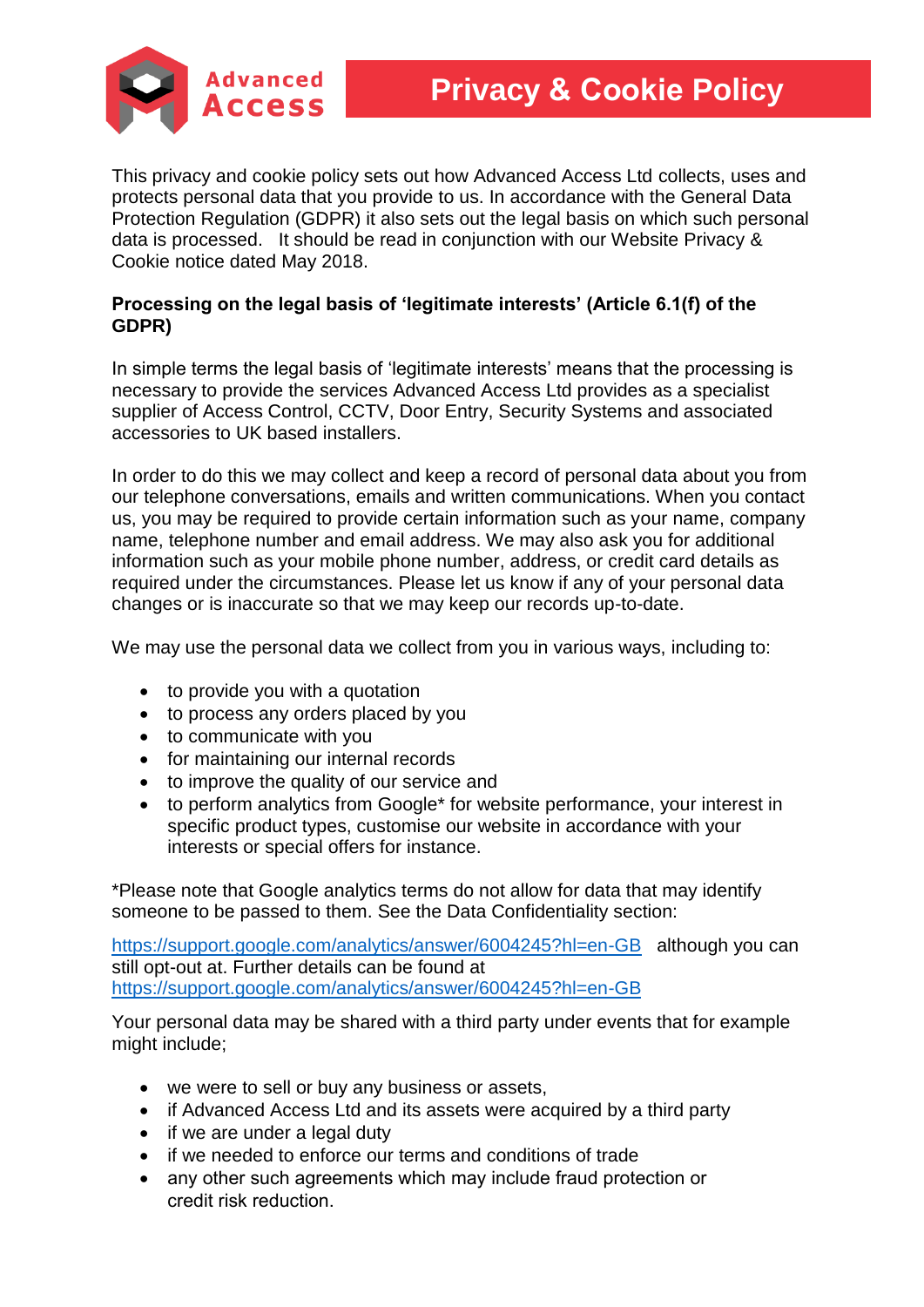We do not share your personal data with any third parties for any marketing purpose.

We use email monitoring and blocking software via a third party. Emails sent to us, including attachments, may be monitored and used by us and our third party for monitoring compliance and managing security in line with our policies.

We produce our own e-newsletters/e-shots and send these via a specialised third party email marketing platform. We use their tools and industry standard statistical tools around email opening and clicks to help us monitor and improve on our enewsletters/shots.

#### **Job Applicants, current and former employees**

The personal data processing described in this section is on the legal basis of 'legitimate interests' (Article 6.1(f) of the GDPR).

When individuals apply to work at Advanced Access Limited, we will only use the information they supply to us to process their application and to monitor our recruitment activities. Where we want to disclose information to a third party for example to take up a reference we will inform them beforehand.

Personal information will be held on unsuccessful candidates for up to a period of 3 months after the recruitment campaign has been completed and then it will be securely destroyed or deleted. We consider 3 months a reasonable period of retention in case of any queries arising from the recruitment campaign.

Once someone has taken up a position of employment a file will be set up relating to the employment. This file will be kept secure and will only be used for the purposes directly relevant to the individual's employment. Once employment has ended information will be deleted and/or destroyed as necessary once the purpose for its collection expires and all legal requirements have been met. Specific information will be retained for longer as necessary for legal defence. Further details are available by emailing [gdpr@advanced-access.co.uk](mailto:gdpr@advanced-access.co.uk) or by writing to the Data Protection Officer at the address at the end of this document.

### **Processing on the legal basis of 'consent' (Article 6.1(a) of the GDPR)**

In certain circumstances we may ask for your specific permission ('consent') before processing your personal data. In these circumstances we will provide notice of the exact nature of the processing and give you a genuine choice to accept or refuse.

Should you choose to accept ('consent') to such processing you then have the right to withdraw your 'consent' at any time by informing us that you no longer give permission for your personal data to be used in this way.

If you have previously agreed to us using your personal contact information for direct marketing purposes you may change your mind at any time by clicking the unsubscribe box in the email footer and following the link or by emailing us at gdpr@advanced-access.co.uk or by writing to the Data Protection Officer at the address at the end of this document.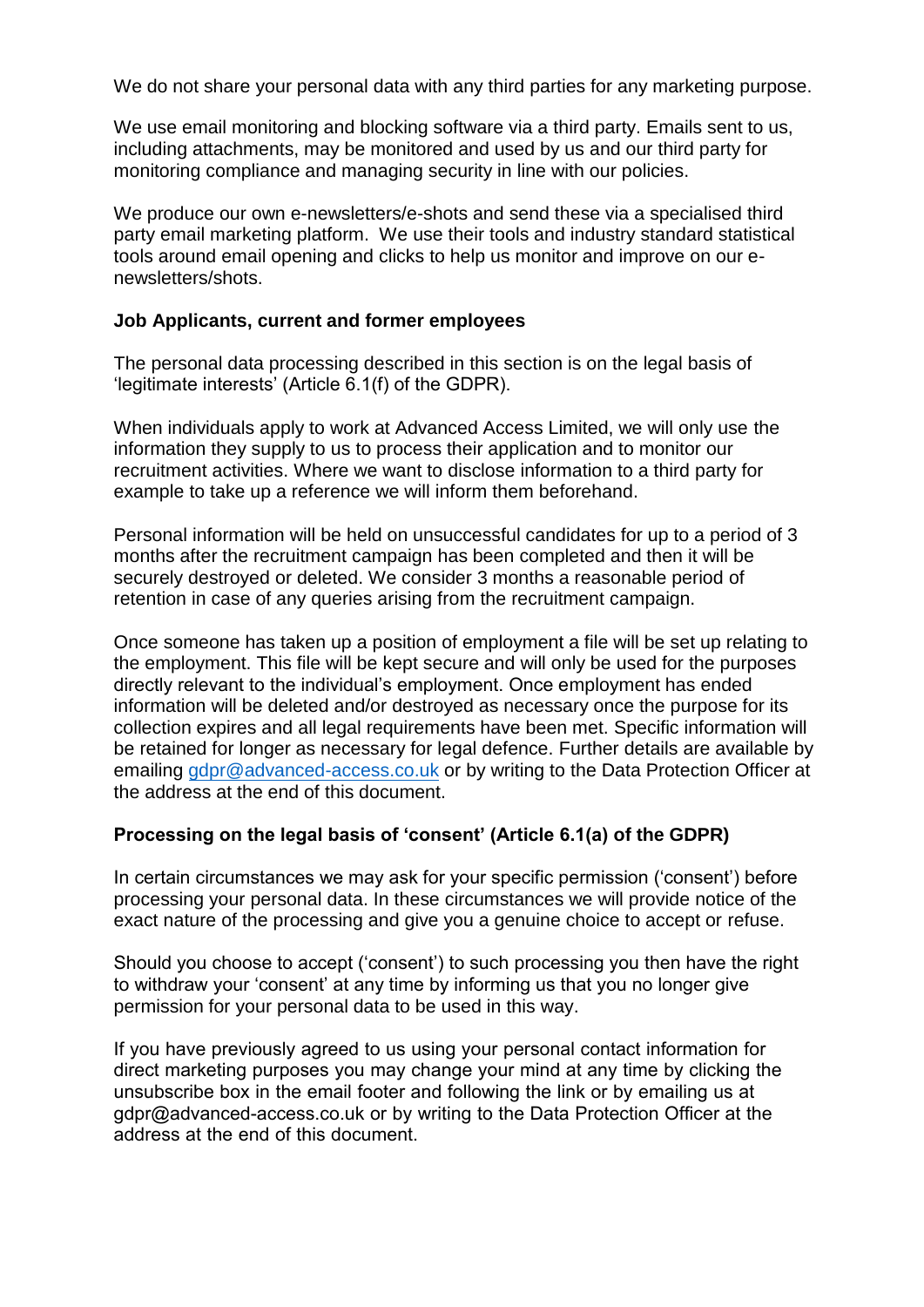## **Processing on the legal basis of 'necessary for contract' (Article 6.1(b) of the GDPR**

In simple terms the legal basis of 'necessary for contract' means that the processing is necessary to fulfil the contract that we have agreed or need to enter into with you.

[Processing based on this basis](mailto:gdpr@advanced-access.co.uk) includes

- Name and address for delivery of goods/services
- Contact details for communications purposes
- Payment details for goods/services
- Financial details for credit scoring

## **Retention of personal data**

Unless there are overriding legal requirements, we retain your personal data only for as long as necessary to:

- Complete the service/s requested
- Perform our legal obligation by retaining minimal information on a suppression list to maintain your contact preferences

## **Keeping your personal data secure**

All information we collect about you will be used and protected by us in accordance with current data protection law and this Privacy Notice.

We are committed to ensuring that your information is kept secure. In order to prevent unauthorised access or disclosure we have put in place appropriate technical and organisational measures to safeguard personal data from loss, misuse, unauthorised access, disclosure, alteration, damage or destruction.

## **Cookies**

In respect of data collected from our website, we use standard technology called 'cookies'. Cookies are small pieces of information that are stored by your browser on your computer's hard drive. We need this information to identify you and to store information about the products you view between visits. This helps us to improve our service to you. Although most browsers automatically accept cookies you can usually change your browser to prevent cookies being stored. If you do turn cookies off, however, this may limit the service that we are able to provide to you.

Advice on how to control cookies can be found at https://www.aboutcookies.org/ or http://www.allaboutcookies.org/

### **Personal data transfers**

We do not transfer the personal data we collect to any other entity outside of the EEA.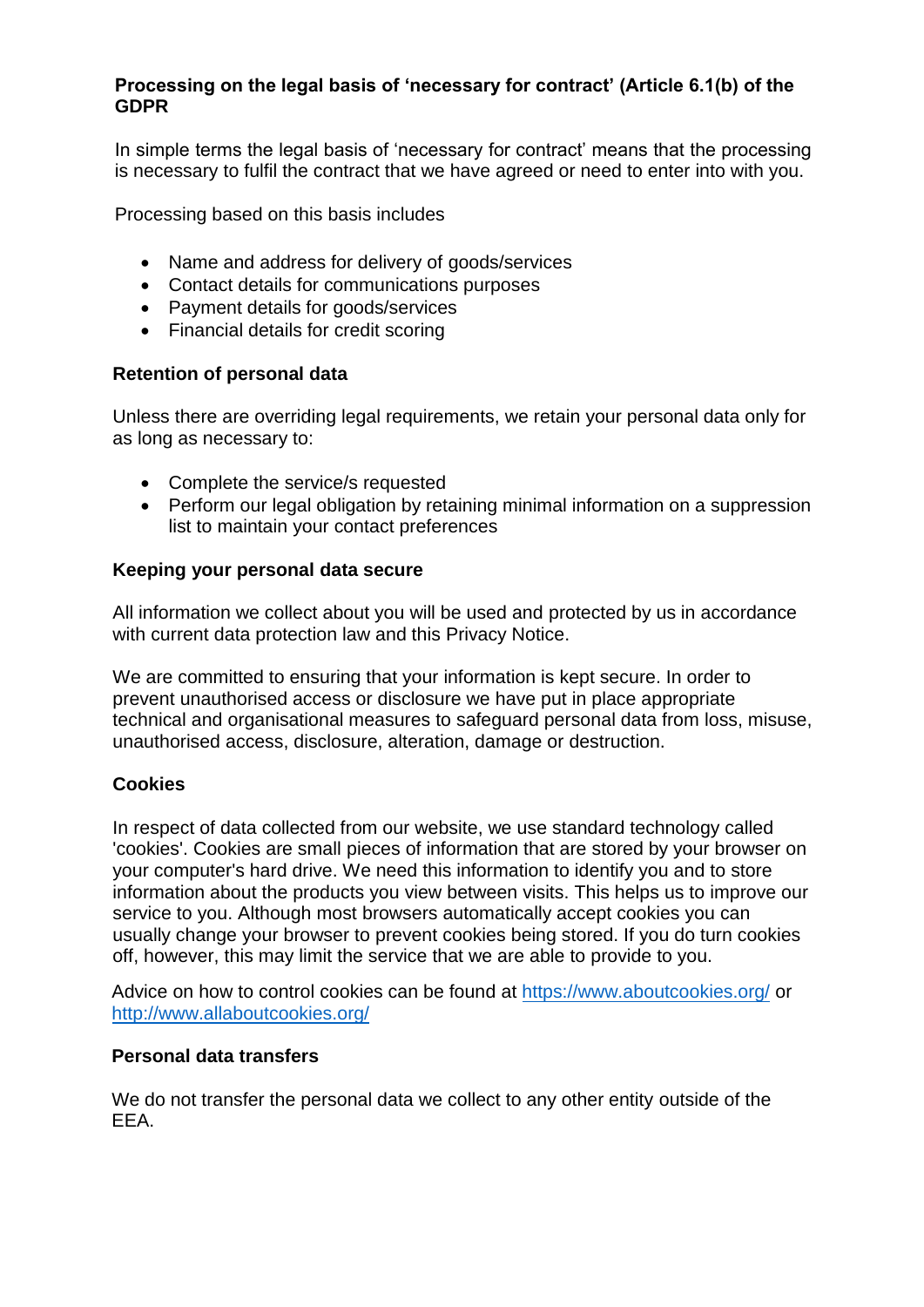## **Your data protection rights**

Under GDPR you have certain rights with regards to the processing of your personal data. If you would like to exercise any of these rights or need further information please email [gdpr@advanced-access.co.uk](mailto:gdpr@advanced-access.co.uk) [or write to the Data](https://www.aboutcookies.org/)  [protection officer, at the address](http://www.allaboutcookies.org/) at the end of this document.

These rights are summarised below.

## **Right of access**

You may request details of personal data that we hold about you including:

- a description of the personal data, the purposes for which it is being processed, whom it may be shared with and how long it is kept for
- **EXEDENT** information on your rights of rectification, erasure, restriction objection and portability as described below
- existence of automated decision making where relevant
- **transfer safequards where relevant**

You may request a copy of the information held about you by contacting us with your request either by emailing [gdpr@advanced-access.co.uk](mailto:gdpr@advanced-access.co.uk) or by using the contact form on the website or by writing to the Data protection officer at the address at the end of this document. This may incur a charge within the limits allowed by the UK Data Protection Act.

## **Right of rectification**

You have the right to have inaccurate personal data rectified without delay. If you believe that any information we are holding on you is incorrect or incomplete, please write to us at the above address or email us at gdpr@advanced-access.co.uk.

### **Right to erasure**

Under some circumstances you have the right to request the erasure of your personal data without undue delay.

### Examples

- Withdrawal of consent where consent was basis of collection
- No longer necessary for purposes collected
- No overriding 'legitimate interest' grounds

### **Right of restriction**

You have the right to ask us to restrict the processing of your personal information under the following circumstances

- Accuracy is contested
- Processing is unlawful but you oppose deletion and request restriction instead
- Your personal information is no longer needed by us but you require it to be kept for establishment, exercise or defence of legal claims
- Pending a right to object action (see below)